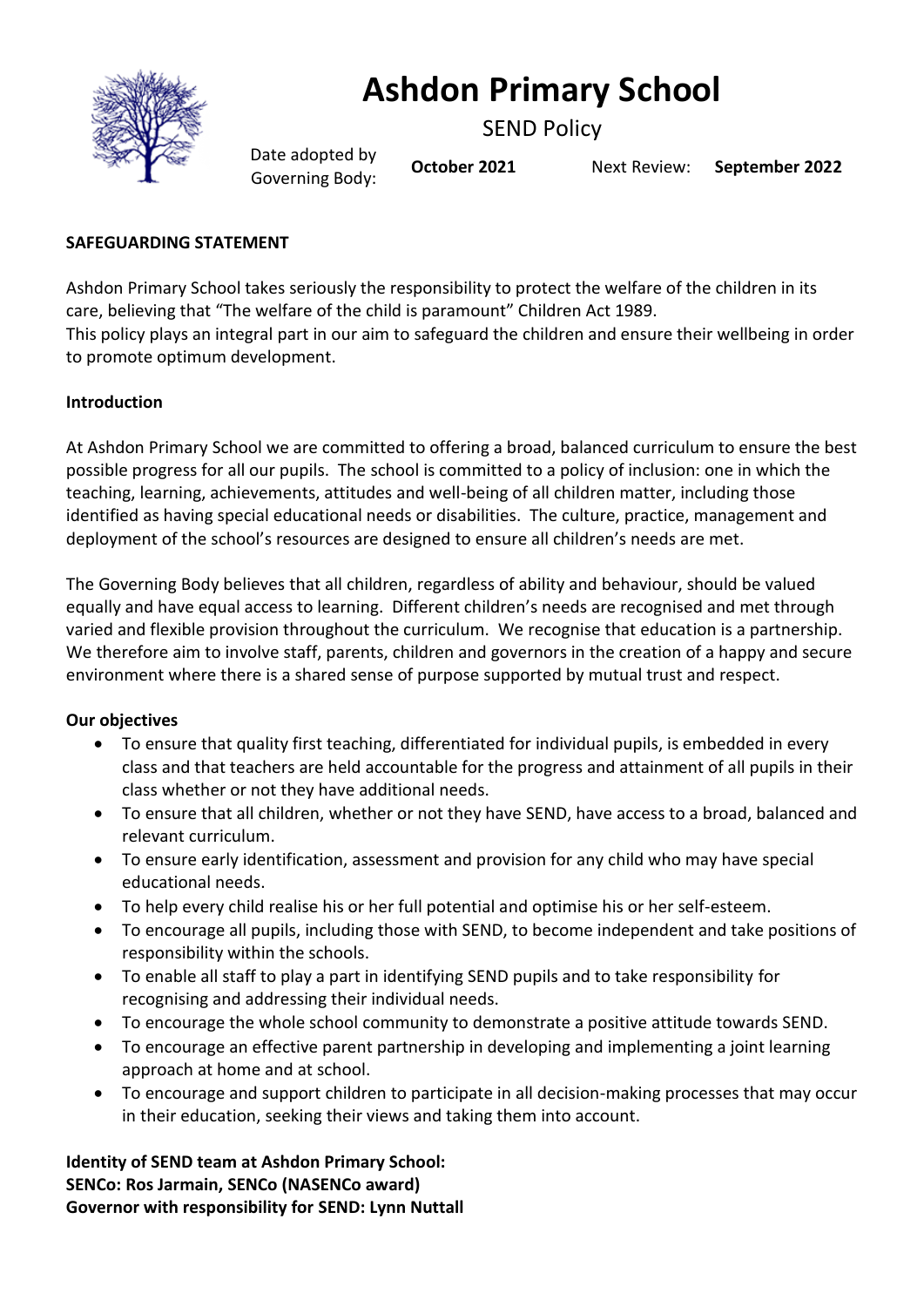**Please contact directly through the school office, by telephone (01799 586560), or email admin@ashdon.essex.sch.uk**

## **Definition of SEND**

A child has a Special Educational Need or Disability if he or she has a learning difficulty or disability that means he or she:

- has a significantly greater difficulty in learning than the majority of others of the same age, or
- has a disability which prevents or hinders him or her from making use of facilities of a kind generally provided for others of the same age in mainstream schools.

# **Identifying Special Educational Needs and Disabilities (SEND)**

Within the 2014 SEND Code of Practice, 0-25 guidance there are 4 broad areas of need. These include Communication and Interaction; Cognition and Learning; Social, Emotional and Mental Health Difficulties and Sensory and/or Physical Needs. The purpose of these 4 broad areas of need for us at Ashdon Primary School is to guide us to work out what action needs to be taken for each individual child. These are as follows:

# 1. *Communication and Interaction*

- Speech, Language and Communication Needs (SLCN)
- Autistic Spectrum Disorder (ASD)

# 2. *Cognition and Learning*

- Specific Learning Difficulty (SpLD)
- Moderate Learning Difficulty (MLD)
- Severe Learning Difficulty (SLD)
- Profound and Multiple Learning Difficulty (PMLD)

# 3. *Behavioural, Emotional and Social*

#### 4. *Physical and Sensory*

- Visual Impairment (VI)
- Hearing Impairment (HI)
- Multi-Sensory Impairment (MSI)
- Physical Disability (PD)

There are many factors which may also impact on progress and attainment, but which are not SEND. These include:

- Disability (the Code of Practice outlines the "reasonable adjustment" duty for all settings and schools provided under current Disability Equality legislation – these alone do not constitute SEND)
- Attendance and Punctuality
- Health and Welfare
- EAL
- Being in receipt of Pupil Premium Grant
- Being a Looked After Child
- Being a child of Serviceman/woman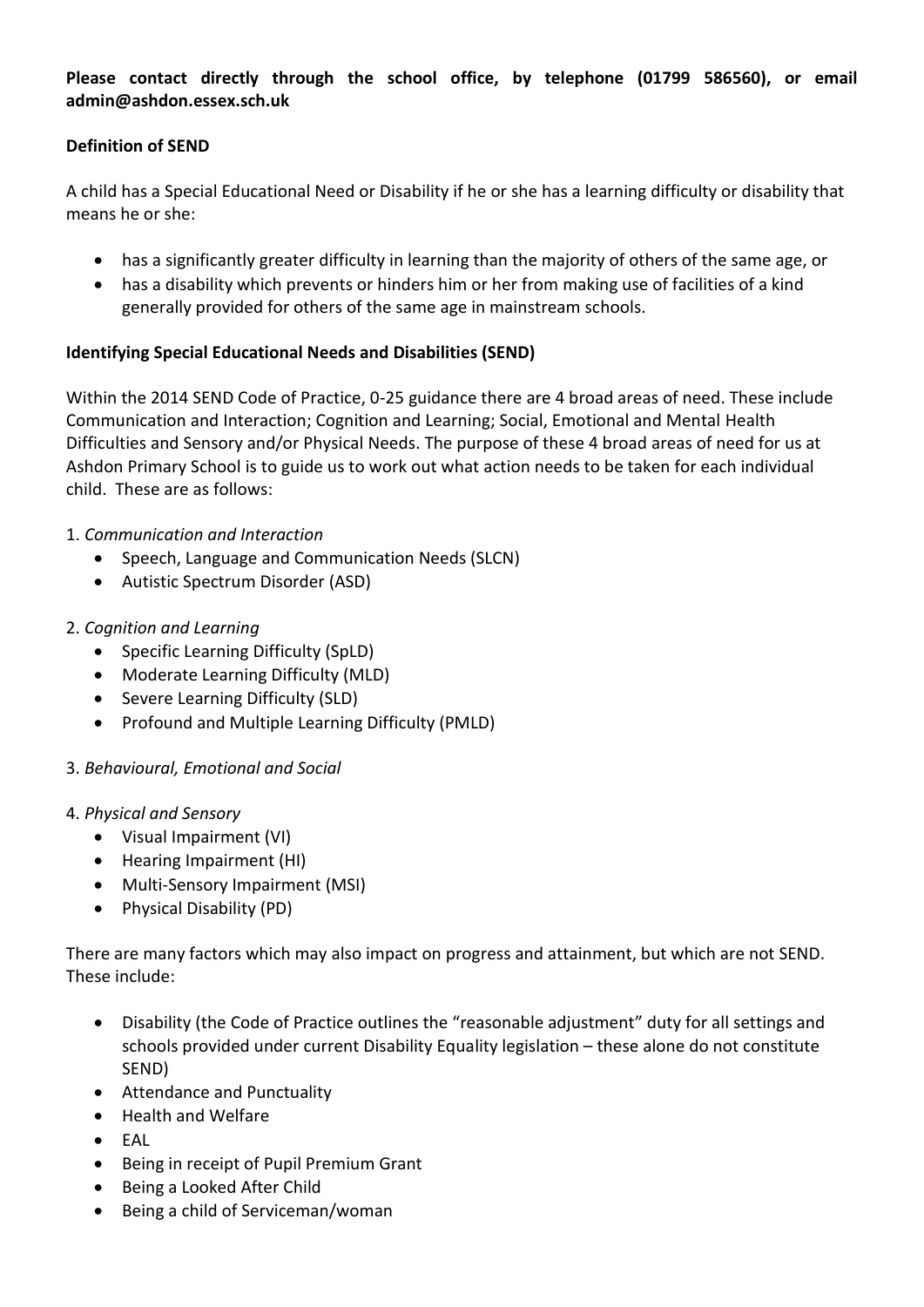We acknowledge that any child's behaviour is an underlying response to a need which we would hope to recognise and identify clearly as we will know the child well.

# **The Graduated Approach to SEND Support**

At the Ashdon Primary School 'quality first' teaching from the class teacher is of paramount importance for all pupils. In accordance with this, the Code of Practice suggests that pupils are only identified as SEND if they do not make adequate progress once they have received interventions and adjustments alongside the personalised teaching that we provide. This can be characterised as progress which:

- is significantly slower than that of their peers starting from the same baseline
- fails to match or better the child's previous rate of progress
- fails to close the attainment gap between the child and their peers
- widens the attainment gap

Teachers are responsible and accountable for the progress of all pupils in their class, including those children that access support from learning support staff or outside agencies. High quality teaching, differentiated for individual pupils, is the first step to responding to pupils who may have SEND.

We regularly and carefully review the quality of teaching for all pupils, including those at risk of underachievement. This includes reviewing, and where necessary, improving teachers' understanding of strategies to identify and support vulnerable pupils and their knowledge of the SEND most frequently encountered. This review is carried out by the Headteacher and our SENCO and occurs on a termly basis. Continuous monitoring of children with SEND is maintained through learning walks, classroom and teaching observation, reviews of One Plans and regular discussions with class teachers and other staff that are involved with each child.

We make special educational provision by working closely with the class teacher and SENCO. They then consider all the information gathered from within school about the pupil's progress, alongside national data and expectations of progress. This includes high quality, accurate formative assessment, using effective tools and early assessment materials.

For higher levels of need we refer to specialists for assessments from external agencies such as the educational psychologist, the speech and language therapist and the local authority specialist support team. We follow standardised procedures for each referral and include information about how we have adapted our provision for the child so far and the impact of that provision. We will also include parent and child views on referrals and, if it is appropriate, any information about health and social care. This enables us to provide a holistic view of the child to any outside agency or professional that comes to the Ashdon Primary School.

#### **SEND Register**

This is a register of all pupils who have a One Plan or EHC (Education, Health & Care) Plan or are receiving specific support or interventions for an identified need, such as Speech and Language.

# **Local Offer**

The SEND Local Offer includes information about public services across education, health and social care, as well as those provided by the private, voluntary and community sectors. Please visit: <http://www.essexlocaloffer.org.uk/>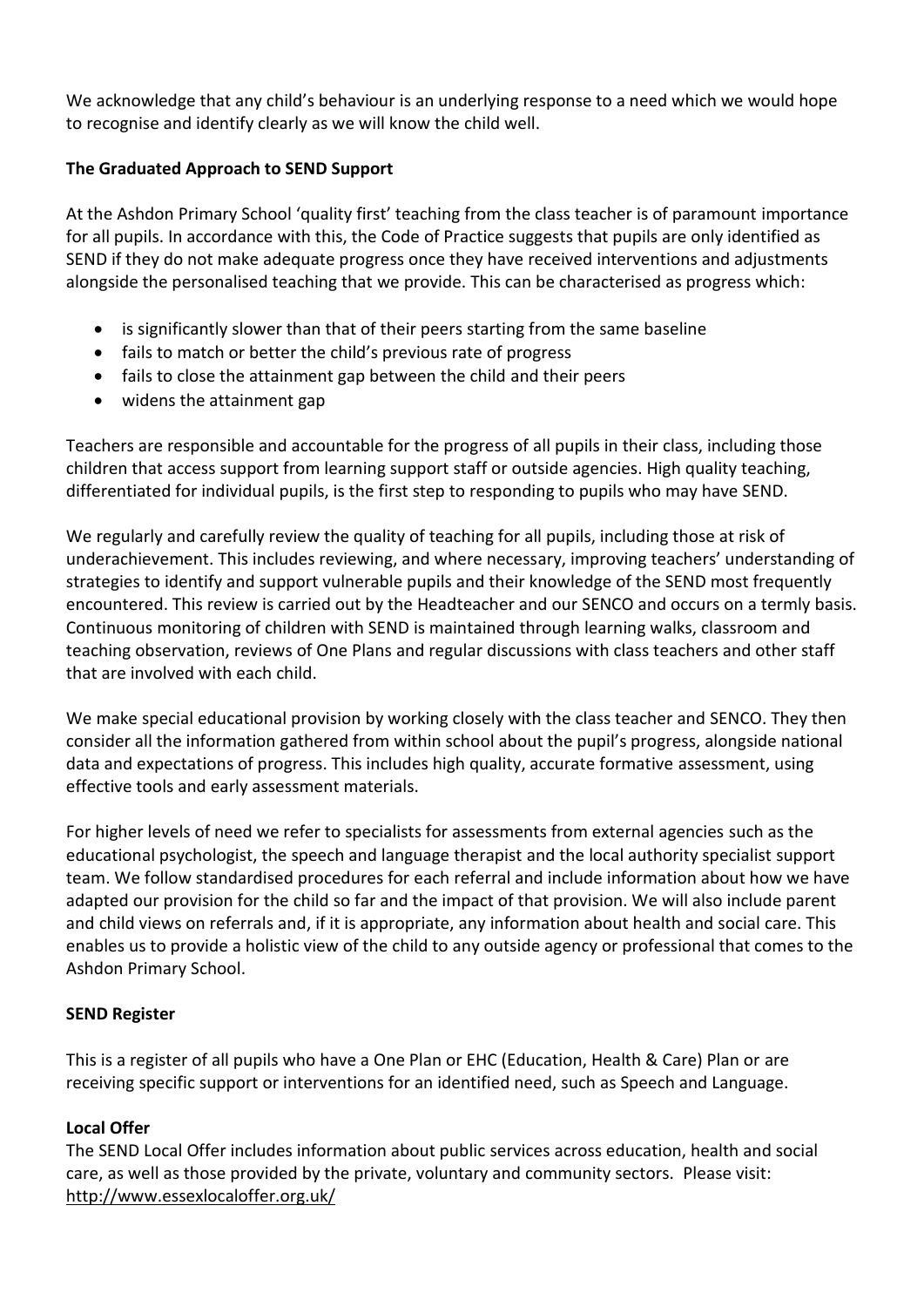# **Identifying Pupils and placing them on the SEND register**

Pupils are placed on our SEND register based on a continuous 4-part process (Assess, Plan, Do, Review) as outlined by the Code of Practice. We take action to remove barriers to learning and put effective special educational provision in place. Within the cycle we revisit earlier decisions and actions with the aim to refine and revise these with a growing understanding of the pupil's needs how the pupil is making good progress and securing good learning outcomes. The 4-part process is as follows:

## *Assess*

If a child is identified as potentially needing SEND support, the class teacher working collaboratively with the SENCO will carry out a clear analysis of the child's needs. This draws on:

- Teacher assessment, their experience of the pupil, previous attainment and behaviour.
- The child's development in relation to peers and nationally agreed outcomes.
- Parent's views and experiences
- Pupil views and experiences
- Advice from external support agencies, if required

We take any concerns raised by parents very seriously and compare them to our own assessment and information on how the child is developing. These assessments are reviewed regularly to ensure that any intervention that the child receives is matched to their needs and overcomes any barriers to learning. If appropriate and with parental consent we contact external agencies and professionals to liaise with the school and inform some assessments.

# *Plan*

As a team of support for the child, the class teacher, SENCO, parent/s and child will work closely together to create a plan of intervention (known as a 'One Plan') and a One Page Profile for the child. Parents will always be consulted with regards to the intervention/s that their child is receiving. All parties will agree the impact on progress, development and behaviour with a clear date for review, termly if possible. All members of staff that work with that child are made aware of the pupil's needs and any strategies or approaches that should be sought. We will work closely with parents to seek their involvement to reinforce and contribute to progress at home.

# *Do*

Our class teachers remain responsible for working with the child on a daily basis. Whenever interventions involve other teaching away from the main class the teacher always remains responsible for the child's progress. All staff that work with each child work closely together to plan and assess the impact of the support given. Our SENCO supports the class teacher and other adults to further assess the child's needs and advises effective implementation of support.

# *Review*

The effectiveness of intervention and support and their impact on pupil progress is reviewed regularly. When evaluating the impact on pupil progress the SENCO works closely with the class teacher, alongside the parent/s and pupil to revise support for the child in light of changes in need and development. In the instance that a child has an EHC plan, we review the plan every 12 months and involve parents, the child, professionals and class teacher alongside the SENCO to carry out the review and implement revised or additional strategies of support.

All pupils with a One Plan or an Education, Health and Care Plan will have a termly review meeting with the class teacher and parents / carers.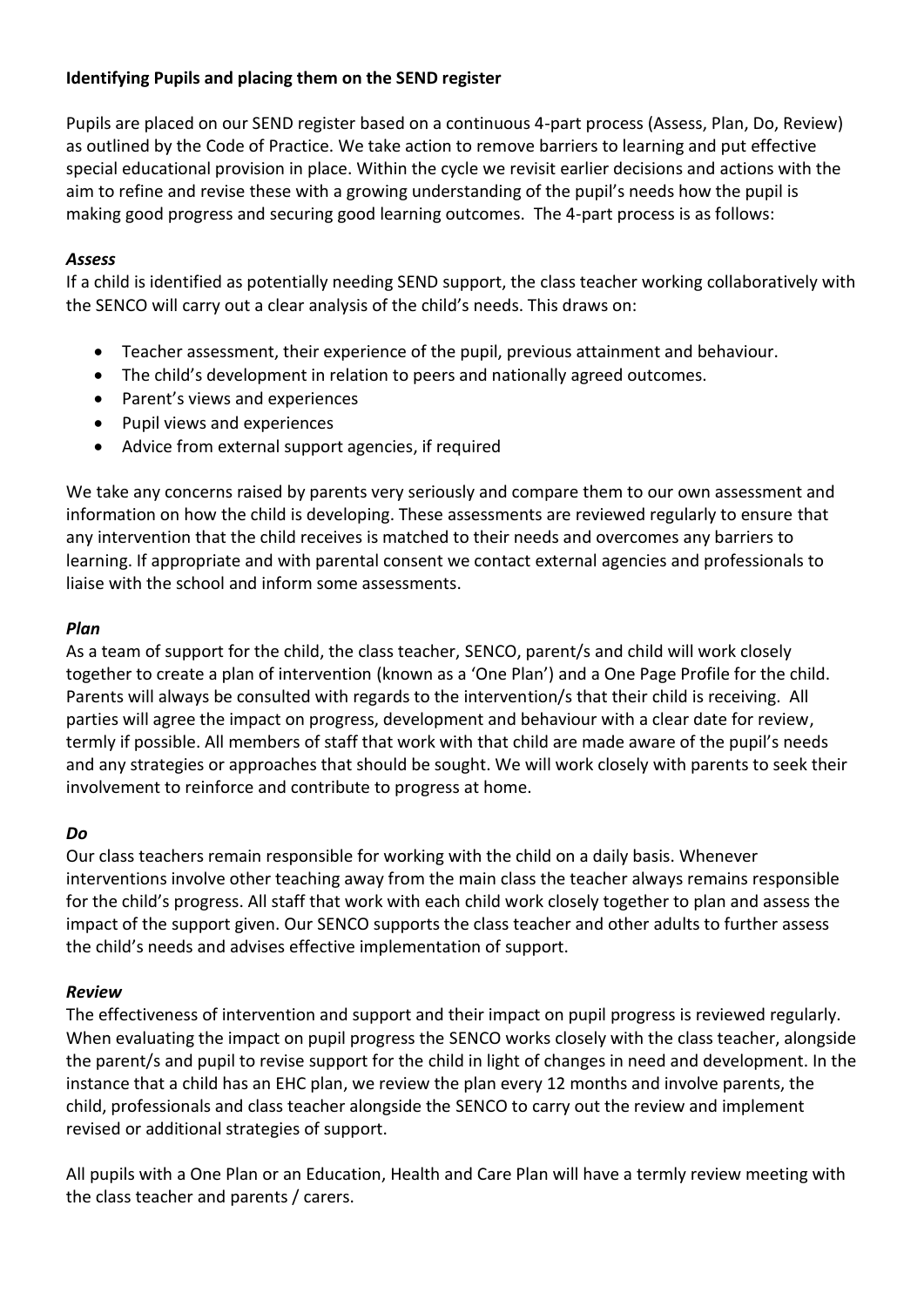#### **Managing Pupils on the SEND Register**

In order to manage the pupils on the SEND register we constantly monitor the needs of the children on it, with the consideration of the support they are receiving. We use the process used above to support this and on a termly basis review provision. Where necessary, we change and review these documents more regularly to meet the specific needs of the children in our care. Teachers hold responsibility for updating and evidencing the progress made towards the outcomes of these plans. The SENCO will then monitor the documents to ensure they are regularly updated.

The SEND register is a working document and the children that feature on the register are discussed at pupil progress meetings. The level of provision for each child is decided on based on the child's individual needs. We assess and monitor children's progress on a termly basis to ensure that anyone who does meet our SEND criteria is added to the register.

If, as a school, we are unable to meet the needs of a child with SEND, we will include other professionals. We work closely with other professionals to support the needs of the children in our schools. The costings of such input are the responsibility of the Headteacher. The monitoring of these services and their input lies with the SENCO, with the support of the Headteacher. Parents and children will always be involved in any additional provision for children that we organise so that they can support the provision that we put in place.

If we identify that additional funding and support are needed from the LA Higher Tariff Needs Block, we use the advice from Essex County Council to assess the needs of our children.

During our applications for additional funding the SENCO, teachers and families will work closely together to gain evidence of the child's needs.

#### **Criteria for exiting the SEND Register**

At the Ashdon Primary School, if a child has remained on the SEND register, even after their needs have been resolved and subsequent support has been removed, we consider whether they should be removed from the register entirely. This is in discussion with the Headteacher, class teacher and other professionals involved. If the child has not received any support for the last 12 months, they are removed from the register if all parties are in agreement that their SEND needs have been met. We will continue to monitor the child's progress closely to ensure that they will not require any additional support in the future.

#### **Our admissions agreement**

We follow Essex County Council's admission agreements which can be found at:

#### <https://www.essex.gov.uk/apply-for-a-primary-school-place>

You can find details of the admissions team and guidance here.

#### **Exams**

Children with SEND are able to access exams within the schools using a range of modified resources and support, in accordance with nationally agreed access arrangements. Some of these may include:

- Readers
- Extra-time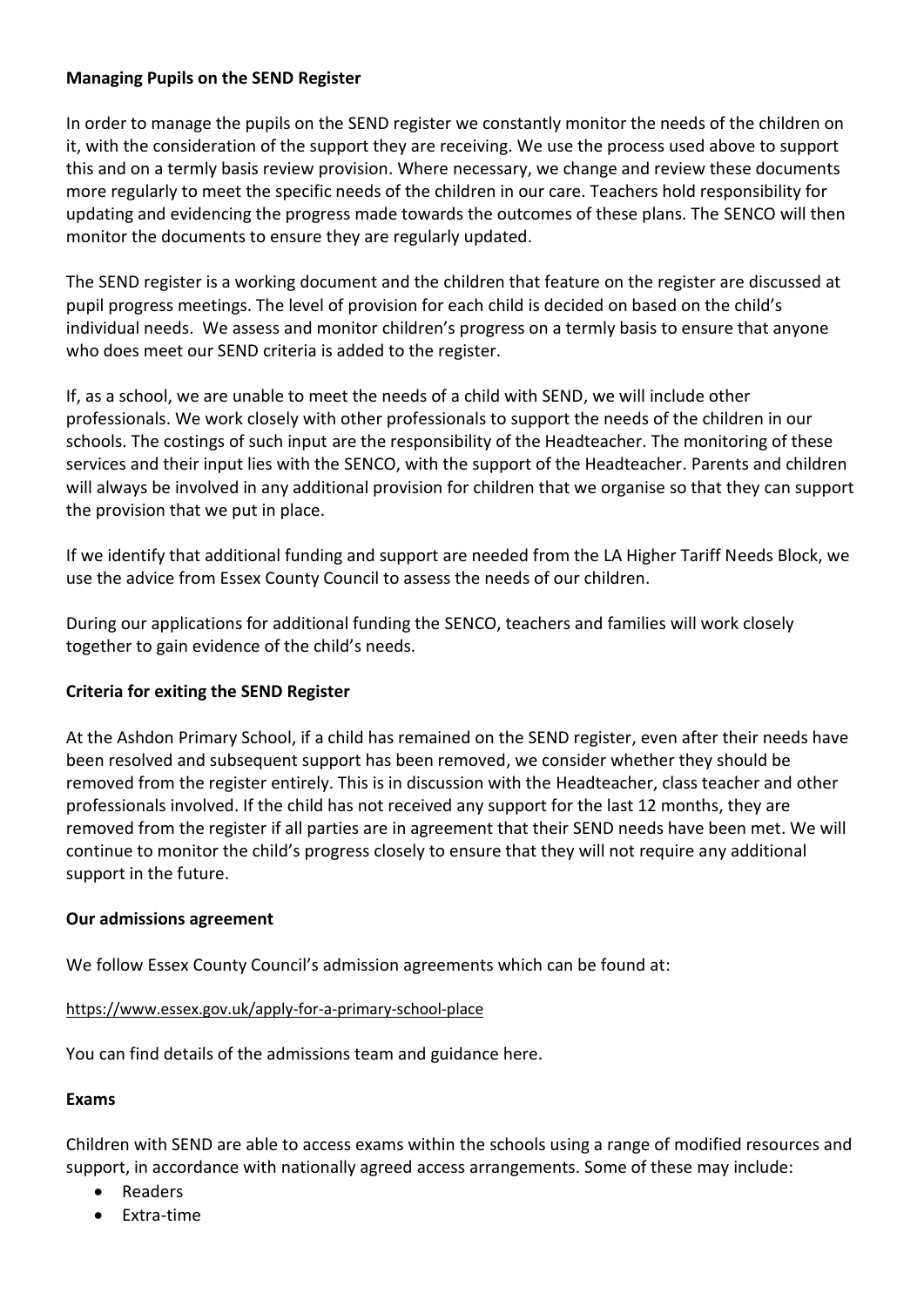The responsibility for this is shared between the Headteacher, SENCO and class teachers of the specific child.

# **Transition**

To ensure a smooth transition from class to class, teachers have transition meetings to discuss the needs of each child in the class. In addition to this, children spend time with their new teacher as an opportunity to get to know each other. Parents meetings are held at the beginning of each academic year to involve the parents and ensure they are aware of the support that we can provide them with as a school. Also, it creates an excellent opportunity for parents to ask questions and have discussions about specific pupil needs that may have arisen over the summer. If a child moves to another school, it is the responsibility of the school SENCO to transfer any information and documentation about the child. At the Ashdon Primary School we endeavour to support a new school to meet the needs of the pupil as quickly and easily as possible.

In addition to this, if the child is moving to secondary school, we have transition meetings with the school to discuss and handover the relevant information about a child. There are also opportunities for the child and parents to attend the school and look at how the provision will continue or alter in secondary school. Extra transition visits may be arranged where necessary.

# **Supporting Pupils at school with Medical Conditions**

The Ashdon Primary School recognises that pupils at school with medical conditions should be properly supported so that they have full access to education, including school trips and physical education. Some children with medical conditions may be disabled and where this is the case, we will comply with its duties under the Equality Act 2010.

Some children may also have special educational needs or disabilities (SEND) and may have an Education, Health and Care (EHC) plan which brings together health and social care needs, as well as their special educational provision and the SEND Code of Practice (2014) is followed.

#### **Monitoring and Evaluation of SEND**

We carefully monitor and review the quality of the provision we offer to all pupils. We do this by regularly revising One Plans, interventions and pupil support.

We will ask for pupil perception and parent perception to support us to improve the quality of practice we provide to the children at the Ashdon Primary School. We have a SEND governor who supports the SENCo to monitor the attainment and progress of pupils with SEND.

The rest of the Governing Body works carefully monitors the impact for children with SEND as part of the school population. Regular evaluation and monitoring arrangements promote an active process of continual review and improvement of provision for all pupils.

#### **Training**

Staff training and development needs are closely monitored by the senior leadership team. These are then discussed with the staff members and can form part of the performance management process in the school. In order to maintain and develop the quality of teaching and provision to respond to the strengths and needs of all pupils, all staff are encouraged to undertake training and development.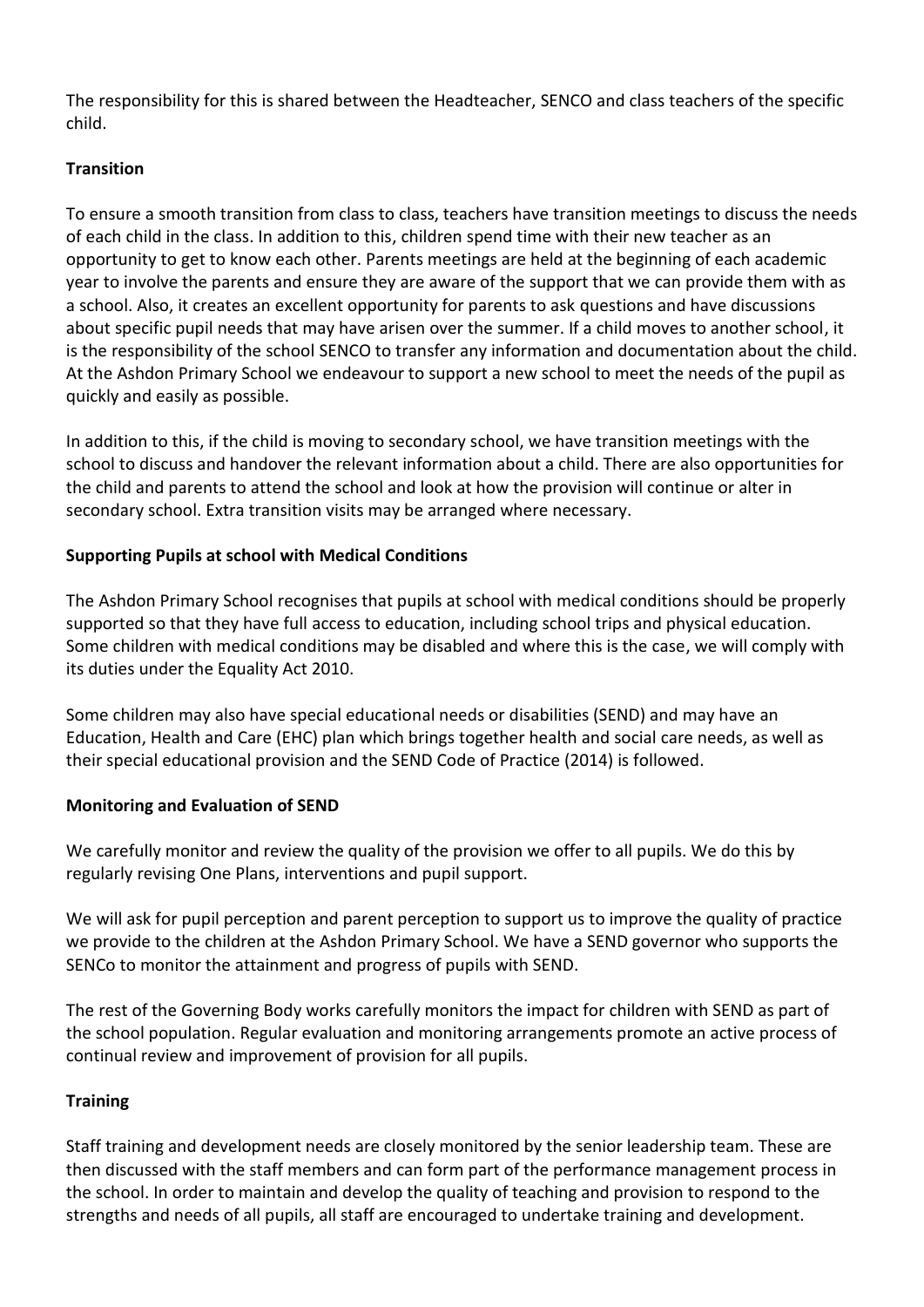#### **Roles and Responsibilities**

*Parent:* The school recognises the role of the parent as the primary educator and carer of the child. Parents play a vital role in supporting the education of the child and have a responsibility to engage with their child's school when it consults with them on decisions affecting the child and to inform the school of any changes in circumstance that may affect the child.

*Class teacher:* In the first instance, the class teacher will be responsible for delivering high quality teaching differentiated for individual pupils, identifying any possible SEND concerns and liaising with the parents and Special Educational Needs Coordinator. Class teachers are also responsible for target setting within interventions monitoring their impact and incorporating strategies the child has learned from the interventions into class teaching and learning.

*Special Educational Needs Coordinator (SENCo):* The SENCo for our school is Mrs Ros Jarmain. She is a qualified and highly experienced teacher, holds the National Post Graduate SENCo Award and has responsibility for leading SEND provision.

*Headteacher:* The Headteacher has overall responsibility for the strategic development of SEND policy and provision and the management and deployment of staff and resources.

*SEND Governor:* The governor in this school with responsibility for SEND is Mrs Lynn Nuttall. She liaises regularly with the SENCo about developments in SEND, undertakes monitoring to see that statutory requirements for meeting SEND within the school are met and report to the Governing Body regularly.

*The Governing Body:* Is responsible for ensuring that the school fulfils its statutory duties. It will establish and review this policy having regard to the Code of Practice on the identification and assessment of special educational needs. It will hold the Headteacher to account for the provision for and outcomes of children with SEND. It will ensure that governors receive appropriate training to fulfil their roles.

*The Local Authority:* The Local Authority must consult parents of children with SEND in the development of its policies. Where a child requires an EHC needs assessment, it must ensure that the child's parents are fully included in the process from the start, are fully aware of their opportunities to offer views and information, and are consulted about the content of the plan.

#### **Accessibility** - **Statutory Responsibilities**

The DDA, as amended by the SEND and Disability Act 2001, place a duty on all schools and LAs to plan and increase over time the accessibility of schools for disabled pupils and to implement their plans. Schools are required to produce accessibility plans for their individual school and LAs are under a duty to prepare accessibility strategies covering the maintained schools in this area. Our accessibility plan is available on our website or can be requested from our school office.

# **Dealing with Complaints**

The Governing Body will ensure that anyone who wishes to make a complaint in relation to children with SEND, whether they have an EHC plan or not, is treated fairly, given the chance to state their case, provided with a written response (including the rationale for any decisions) and informed of their appeal rights in line with the school's complaints procedure.

In the first instance, any parent or carer with a concern about the implementation of the SEND policy should speak to their child's class teacher or the SENCO. If they wish to pursue a complaint, they should